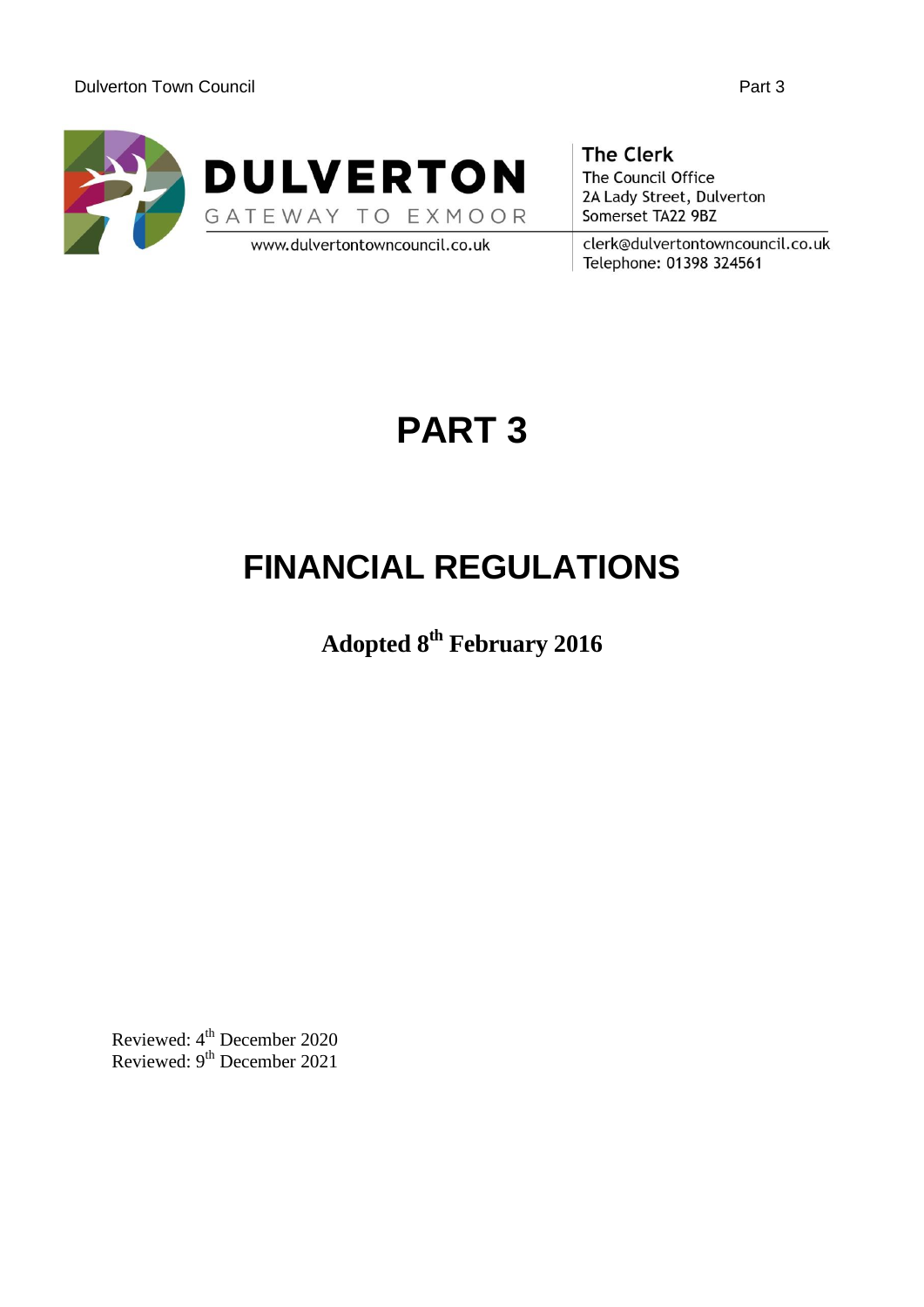#### **Index**

| General                             | $\overline{2}$ |
|-------------------------------------|----------------|
| <b>Annual Estimates</b>             | 2              |
| <b>Budgetary Control</b>            | 3              |
| <b>Accounting and Audit</b>         | 3              |
| Banking arrangements and cheques    | 4              |
| Payment of accounts                 | 4              |
| Payment of salaries                 | 5              |
| Loans and investments               | 5              |
| Income                              | 6              |
| Orders for Work, goods and services | 6              |
| Contracts                           | 7              |
| Payments under contracts            | 7              |
| Stores and equipment                | 8              |
| Assets, properties and estates      | 8              |
| Insurance                           | 8              |
| Charities                           | 9              |
| Risk management                     | 9              |
| Revision of financial regulations   | 9              |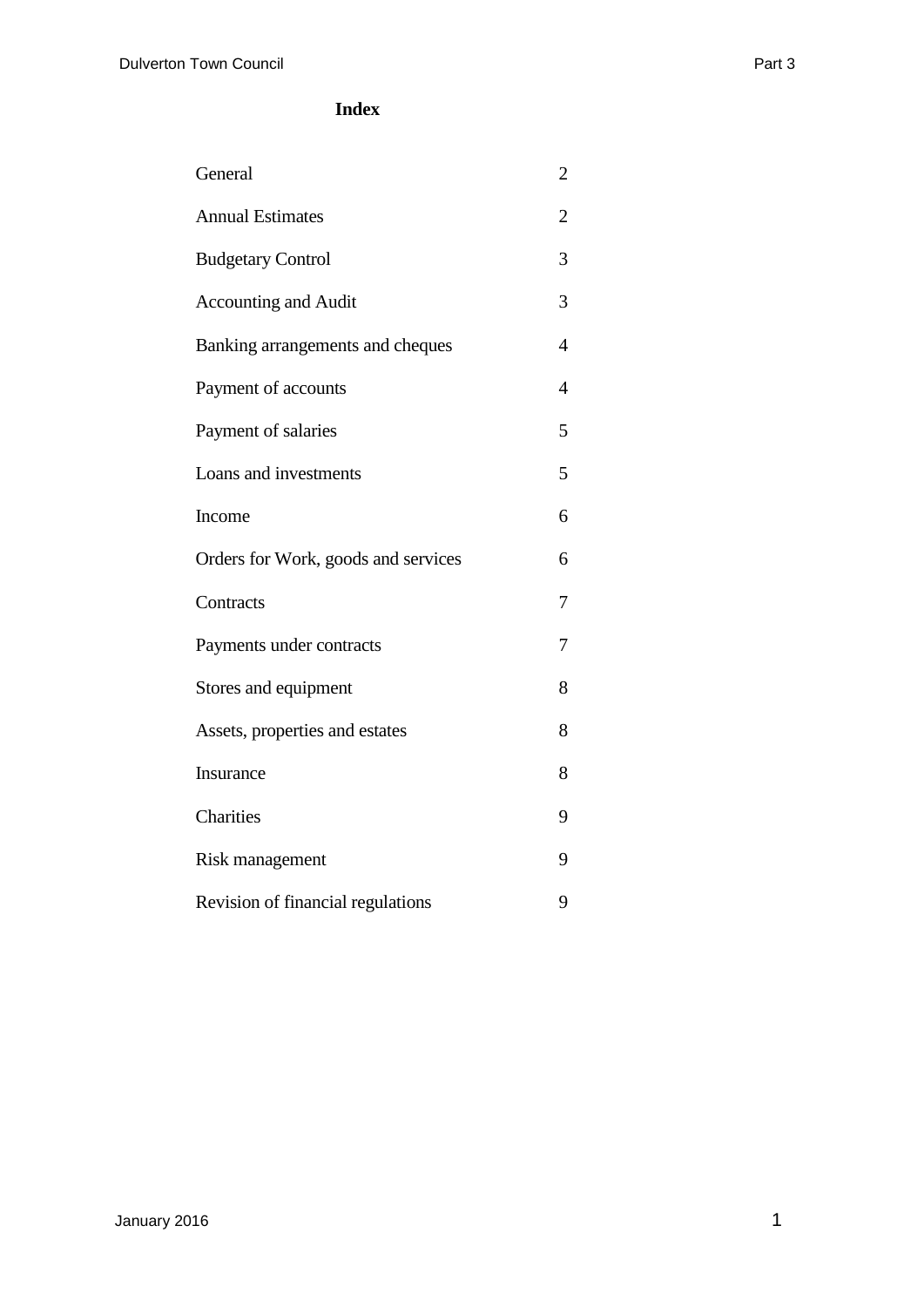# **1 GENERAL**

- 
- 1.1 These financial regulations govern the conduct of financial management by the Council and may only be amended or varied by resolution of the Council. The council is responsible in law for ensuring that its financial management is adequate and effective and that the council has a sound system of financial control which facilitates the effective exercise of the council's functions, including arrangements for the management of risk and for the prevention and detection of fraud and corruption. These financial regulations are designed to demonstrate how the council meets these responsibilities.
- 1.2 The Responsible Financial Officer (RFO) is a statutory office and shall be appointed by the council. [The Clerk has been appointed as RFO for this council and these regulations will apply accordingly.] The RFO, acting under the policy direction of the Council, shall administer the Council's financial affairs in accordance with proper practices. The RFO shall determine on behalf of the council its accounting records, and accounting control systems. The RFO shall ensure that the accounting control systems are observed and that the accounting records of the council are maintained and kept up to date in accordance with proper practices.
- 1.3 The RFO shall produce financial management information as required by the council.
- 1.4 At least once a year, prior to approving the annual return, the council shall conduct a review of the effectiveness of its system of internal control, which shall be in accordance with proper practices.
- 1.5 In these financial regulations, references to the Accounts and Audit Regulations shall mean the Regulations issued under the provisions of section 27 of the Audit Commission Act 1998 and then in force.
- 1.6 In these financial regulations the term 'proper practice' or 'proper practices' shall refer to guidance issued in Governance and Accountability in local Councils in England and Wales – a Practitioners' Guide which is published jointly by NALC and SLCC and updated from time to time.

#### **2. ANNUAL ESTIMATES (BUDGET)**

- 2.1 Each Committee shall formulate and submit proposals to the Council in respect of revenue and capital including the use of reserves and sources of funding for the following financial year not later than the end of November each year.
- 2.2 Detailed estimates of all receipts and payments including the use of reserves and all sources of funding for the year shall be prepared each year by the RFO in the form of a budget to be considered by the council.
- 2.3 The Council shall review the budget not later than the end of January each year and shall fix the Precept to be levied for the ensuing financial year. The RFO shall issue the precept to the billing authority and shall supply each member with a copy of the approved budget.
- 2.4 The annual budgets shall form the basis of financial control for the ensuing year.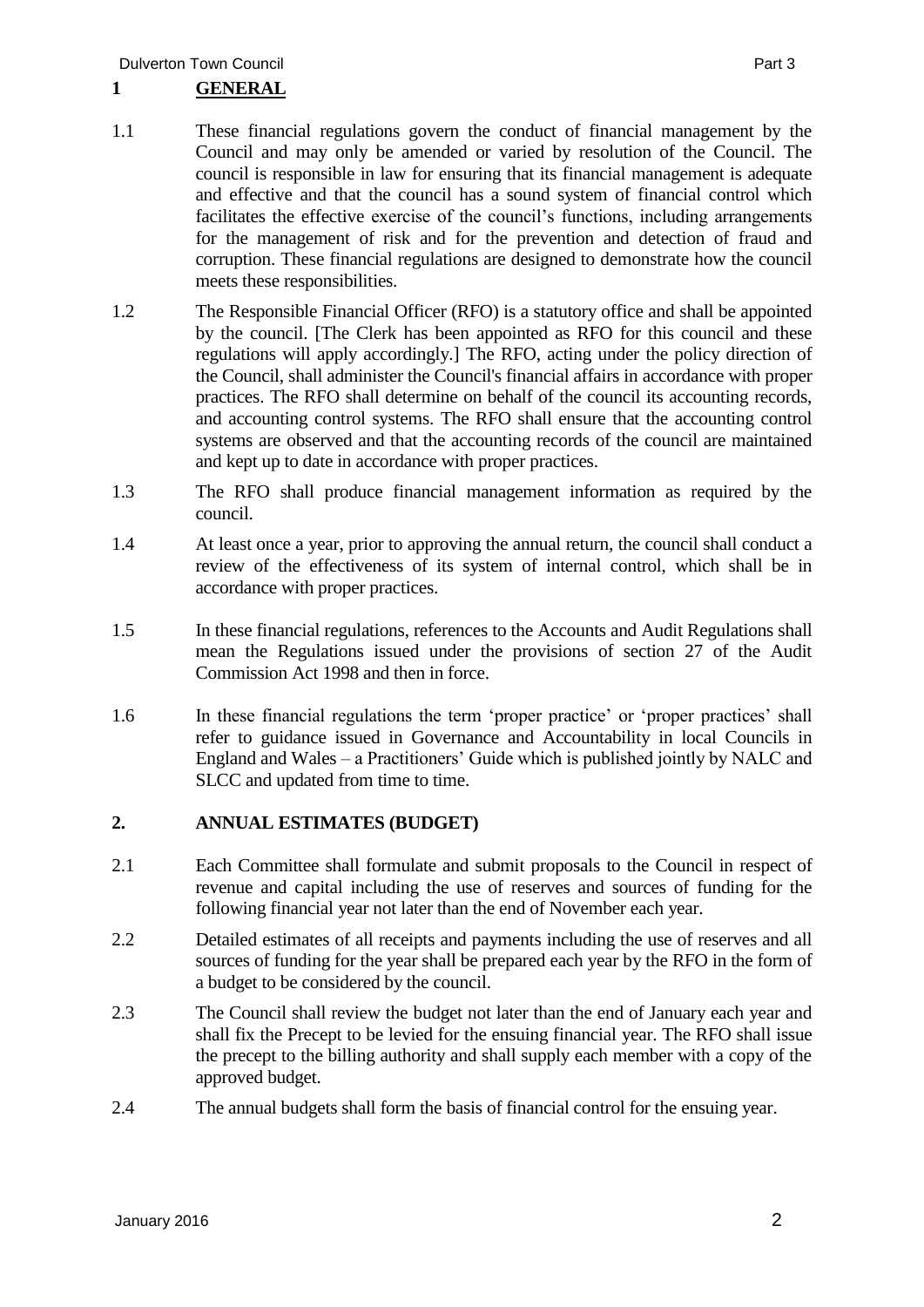#### **3 BUDGETARY CONTROL**

- 3.1 Expenditure on revenue items may be incurred up to the amounts included for that class of expenditure in the approved budget.
- 3.2 No expenditure may be incurred that will exceed the amount provided in the revenue budget for that class of expenditure. During the budget year and with the approval of council having considered fully the implications for public services, unspent and available amounts may be moved to other budget headings or to an earmarked reserve as appropriate.
- 3.3 The RFO shall regularly provide the Council with a statement of receipts and payments to date under each head of the budgets, comparing actual expenditure to the appropriate date against that planned as shown in the budget. These statements are to be prepared at least at the end of each financial quarter.
- 3.4 The Clerk, as agreed by the Chairman, may incur expenditure on behalf of the Council which is necessary to carry out any repair replacement or other work which is of such extreme urgency that it must be done at once, whether or not there is any budgetary provision for the expenditure, subject to a limit of £500. The Clerk shall report the action to the Council as soon as practicable thereafter. Costs over £500, are required to be approved by the Legal & Finance Committee.
- 3.5 Unspent provisions in the revenue budget shall not be carried forward to a subsequent year unless placed in an earmarked reserve by resolution of the council.
- 3.6 No expenditure shall be incurred in relation to any capital project and no contract entered into or tender accepted involving capital expenditure unless the Council is satisfied that the necessary funds are available, or the requisite borrowing approval has been obtained.
- 3.7 All capital works shall be administered in accordance with the Council's standing orders and financial regulations relating to contracts.
- 3.8 A committee may incur expenditure on behalf of the Council for any amount and purpose included in the approved budget for the committee without reference to the full council, subject to the normal provisions of these Financial Regulations. Any expenditure which falls outside the amounts or purposes of the approved budget for the committee shall require prior consideration by the Legal & Finance Committee and approval by full Council.
- 3.9 External sub-groups listed below for whom the council provides accounting services only may incur expenditure for any amount or purpose without reference to the full council provided that such expenditure does not exceed the funds available to that sub-group. Payments are not subject to the limitations of the powers under which Town Council approve expenditure, but to the criteria set by each sub group in their own terms of reference. However these must adhere to normal payment procedure and the terms of the Agreement between the two parties.

*Dulverton Farmers Market, Dulverton Partnership*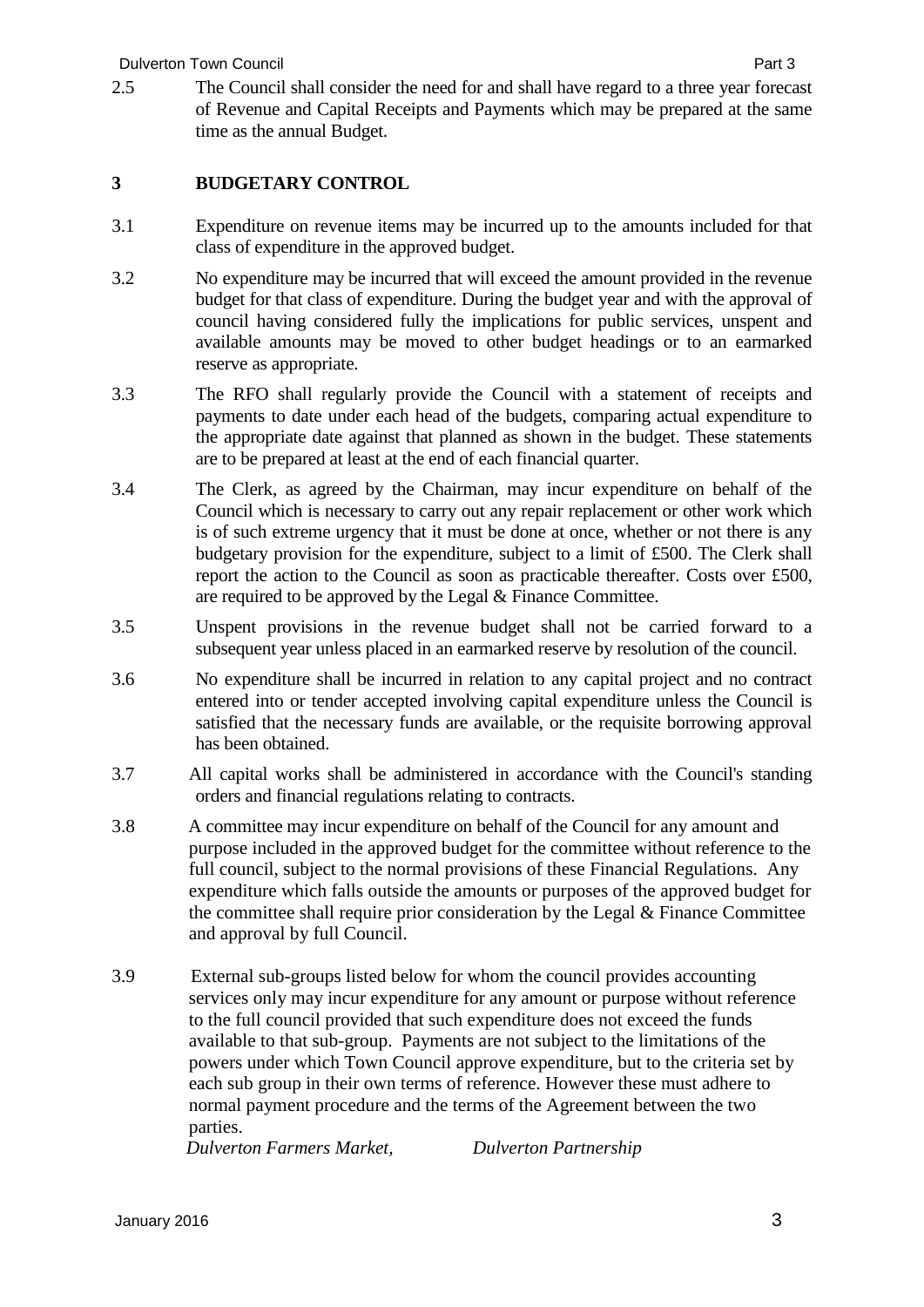#### **4. ACCOUNTING AND AUDIT**

- 4.1 All accounting procedures and financial records of the Council shall be determined by the RFO in accordance with the Accounts and Audit Regulations.
- 4.2 The RFO shall complete the annual financial statements of the Council, including the council's annual return, as soon as practicable after the end of the financial year and shall submit them and report thereon to the Council.
- 4.3 The RFO shall complete the Accounts of the Council contained in the Annual Return (as supplied by the Auditor appointed from time to time by the Audit Commission) and shall submit the Annual Return for approval and authorisation by the Council within the timescales set by the Accounts and Audit Regulations.
- 4.4 The RFO shall ensure that there is adequate and effective system of internal audit of the Council's accounting, financial and other operations in accordance with proper practices. Any officer or member of the Council shall, if the RFO or Internal Auditor requires, make available such documents of the Council which appear to the RFO or Internal Auditor to be necessary for the purpose of the internal audit and shall supply the RFO or Internal Auditor with such information and explanation as the RFO or Internal Auditor considers necessary for that purpose.
- 4.5 The Internal Auditor shall be appointed by and shall carry out the work required by the council in accordance with proper practices. The Internal Auditor, who shall be competent and independent of the operations of the Council, shall report to Council in writing, or in person, on a regular basis with a minimum of one annual written report in respect of each financial year. In order to demonstrate objectivity and independence, the internal auditor shall be free from any conflicts of interest and have no involvement in the financial decision making, management or control of the council.
- 4.6 The RFO shall produce accounts and records for external audit in accordance with the Accounts & Audit Regulations 1996 as amended, submit the Annual Return for Council Approval and then submit the completed Return and required documentation to the appointed External Auditor.
- 4.7 The RFO shall make arrangements for the opportunity for inspection of the accounts, books, and vouchers and for the display or publication of any Notices and statements of account required by Audit Commission Act 1998 and the Accounts and Audit Regulations.
- 4.8 The RFO shall, as soon as practicable, bring to the attention of all councillors any correspondence or report from the Internal or External Auditor, unless the correspondence is of a purely administrative matter.

#### **5. BANKING ARRANGEMENTS AND CHEQUES**

- 5.1 The Council's banking arrangements, including the Bank Mandate, shall be made by the RFO and approved by the Council. They shall be regularly reviewed for efficiency.
- 5.2 A schedule of the payments required, forming part of the Agenda for the Meeting, shall be prepared by the RFO and, together with the relevant invoices, be presented to Council. If the schedule is in order it shall be authorised by a resolution of the Council and shall be initialled by the Chairman of the Meeting. If more appropriate the detail may be shown in the Minutes of the Meeting.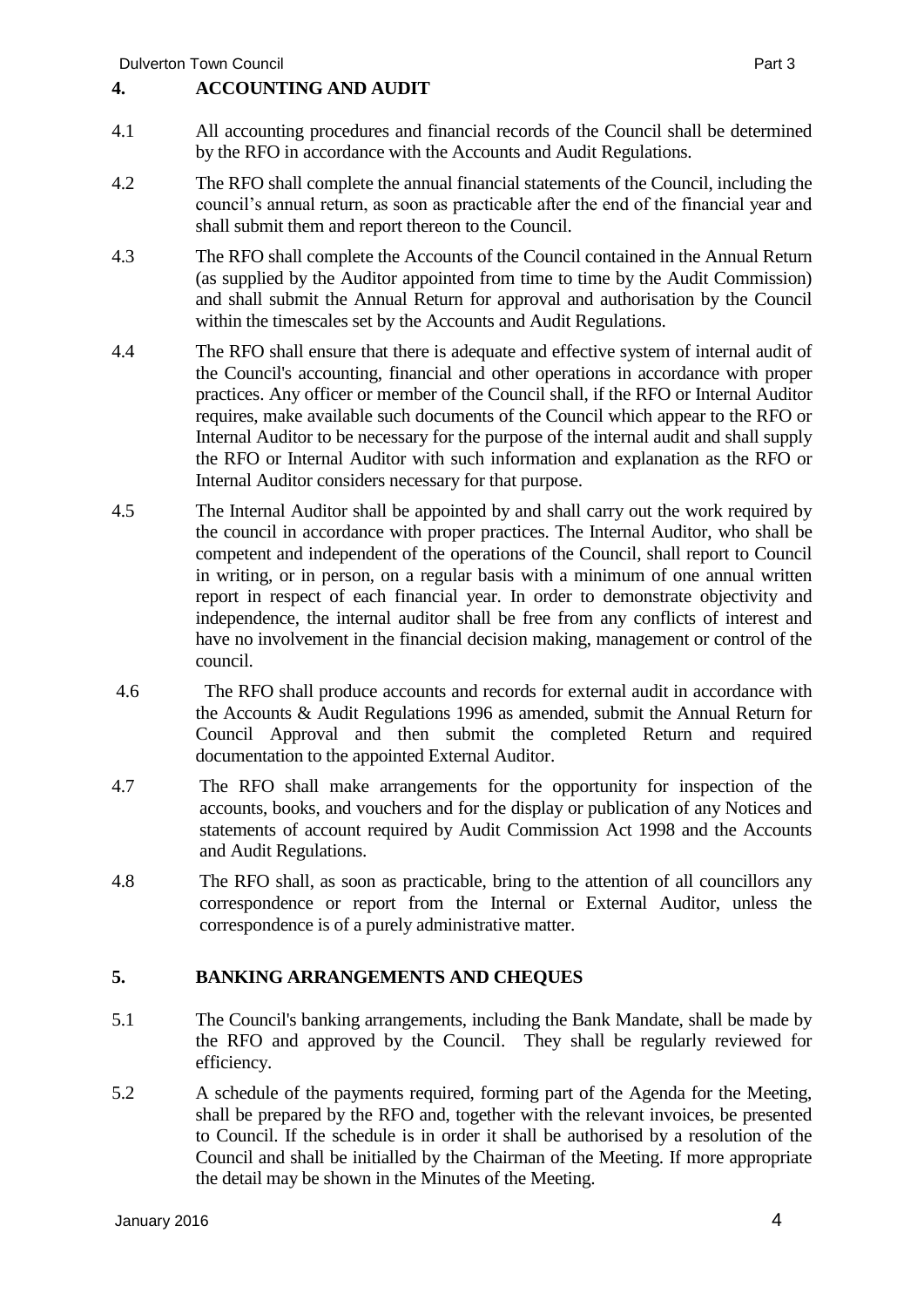- 5.3 BACS payments will be made by the Clerk/assigned officer, and cheques drawn on the bank account in accordance with the schedule referred to in paragraph 5.2 or in accordance with paragraph 6.4 shall be signed by two members of Council.
- 5.4 To indicate agreement of the details shown on the cheque or order for payment with the counterfoil and the invoice or similar documentation, the signatories shall each also initial the cheque counterfoil.

## **6 PAYMENT OF ACCOUNTS**

- 6.1 All payments shall be effected by cheque or other order drawn on the Council's bankers.
- 6.2 All invoices for payment shall be examined, verified and certified by the Clerk. The Clerk shall satisfy him/herself that the work, goods or services to which the invoice relates shall have been received, carried out, examined and approved.
- 6.3 The RFO shall examine invoices in relation to arithmetic accuracy and shall analyse them to the appropriate expenditure heading. The Clerk shall take all steps to settle all invoices submitted, and which are in order, at the next available Council Meeting.
- 6.4 If a payment is necessary to avoid a charge to interest under the Late Payment of Commercial Debts (Interest) Act 1998, and the due date for payment is before the next scheduled Meeting of Council, where the Clerk and RFO certify that there is no dispute or other reason to delay payment, the Clerk may (notwithstanding para 6.3) take all steps necessary to settle such invoices provided that a list of such payments shall be submitted to the next appropriate meeting of Council.
- 6.5 The Council will not maintain any form of cash float. All cash received must be banked intact. Any payments made in cash by the Clerk or RFO (for example for postage or minor stationery items) shall be refunded on a regular basis, at least quarterly.
- 6.6 If thought appropriate by the council, payment for utility supplies (energy, telephone and water) may be made by variable Direct Debit provided that the instructions are signed by two members and any payments are reported to council as made. The approval of the use of a variable Direct Debit shall be renewed by resolution of the council at least every two years.

# **7 PAYMENT OF SALARIES**

- 7.1 As an employer, the council shall make arrangements to meet fully the statutory requirements placed on all employers by PAYE and National Insurance legislation. The payment of all salaries shall be made in accordance with payroll records and the rules of PAYE and National Insurance currently operating, and salaries shall be as agreed by Council.
- 7.2 Payment of salaries and payment of deductions from salary such as may be made for tax, national insurance and pension contributions (if applicable), may be made in accordance with the payroll records and on the appropriate dates stipulated in employment contracts, provided that each payment is reported to and ratified by the next available Council Meeting.

### **8 LOANS AND INVESTMENTS**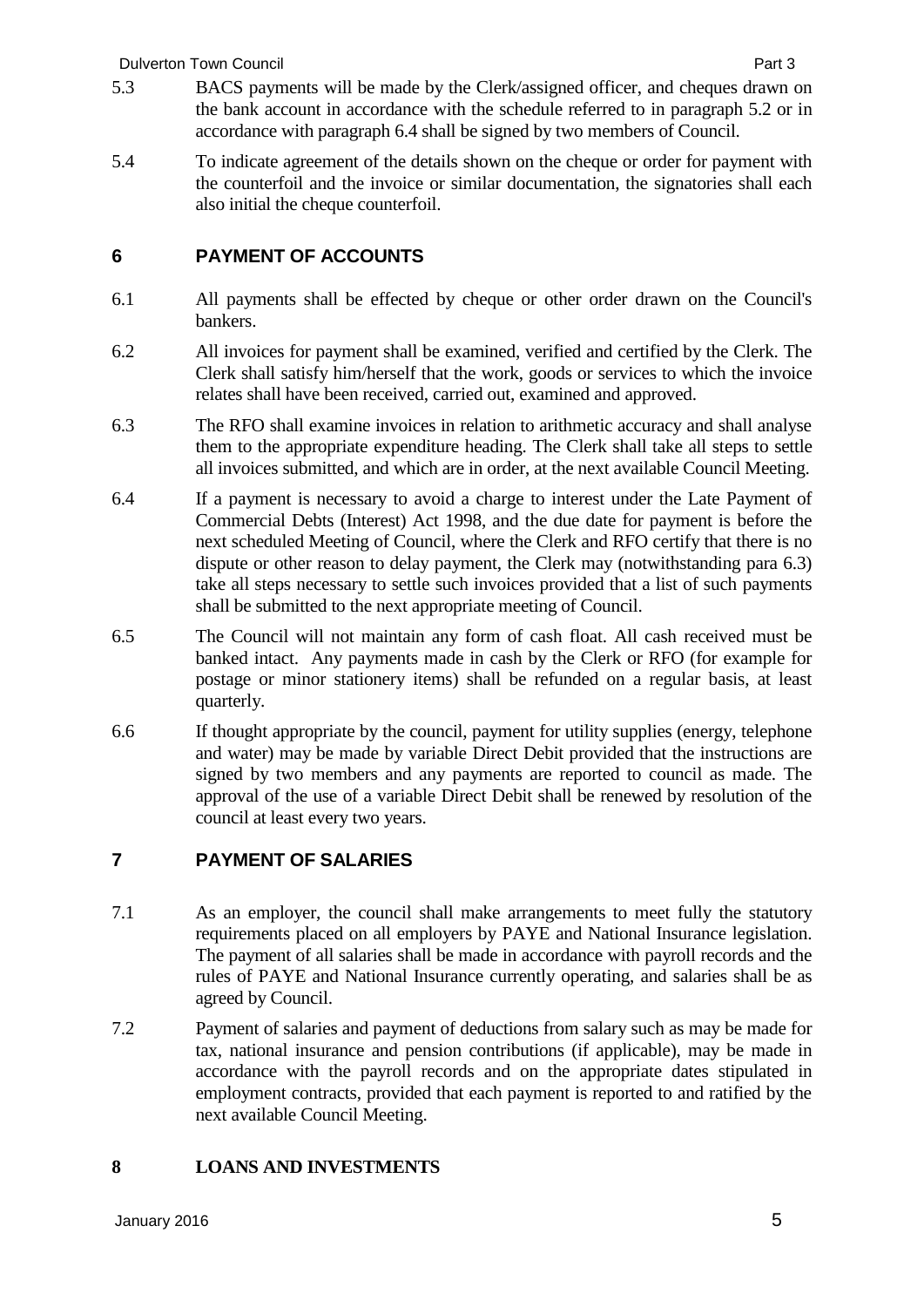- 8.1 All loans and investments shall be negotiated in the name of the Council and shall be for a set period in accordance with Council policy.
- 8.2 The council shall consider the need for an Investment Policy which, if drawn up, shall be in accordance with relevant regulations, proper practices and guidance. Any Policy shall be reviewed at least annually.
- 8.3 All investments of money under the control of the Council shall be in the name of the Council.
- 8.4 All borrowings shall be effected in the name of the Council, after obtaining any necessary borrowing approval. Any application for borrowing approval shall be approved by Council as to terms and purpose. The terms and conditions of borrowings shall be reviewed at least annually.
- 8.5 All investment certificates and other documents relating thereto shall be retained in the custody of the RFO.

#### **9 INCOME**

- 9.1 The collection of all sums due to the Council shall be the responsibility of and under the supervision of the RFO.
- 9.2 Particulars of all charges to be made for work done, services rendered or goods supplied shall be agreed annually by the Council, notified to the RFO and the RFO shall be responsible for the collection of all accounts due to the Council.
- 9.3 The Council will review all fees and charges annually, following a report of the Clerk.
- 9.4 Any sums found to be irrecoverable and any bad debts shall be reported to the Council and shall be written off in the year.
- 9.5 All sums received on behalf of the Council shall be banked intact as directed by the RFO. In all cases, all receipts shall be deposited with the Council's bankers with such frequency as the RFO considers necessary.
- 9.6 The origin of each receipt shall be entered on the paying-in slip.
- 9.7 Personal cheques shall not be cashed out of money held on behalf of the Council.
- 9.8 The RFO shall promptly complete any VAT Return that is required. Any repayment claim due in accordance with VAT Act 1994 section 33 shall be made at least annually coinciding with the financial year end.
- 9.9 Where any significant sums of cash are regularly received by the Council, the RFO shall take such steps as are agreed by the Council to ensure that more than one person is present when the cash is counted in the first instance, that there is a reconciliation to some form of control such as ticket issues, and that appropriate care is taken in the security and safety of individuals banking such cash.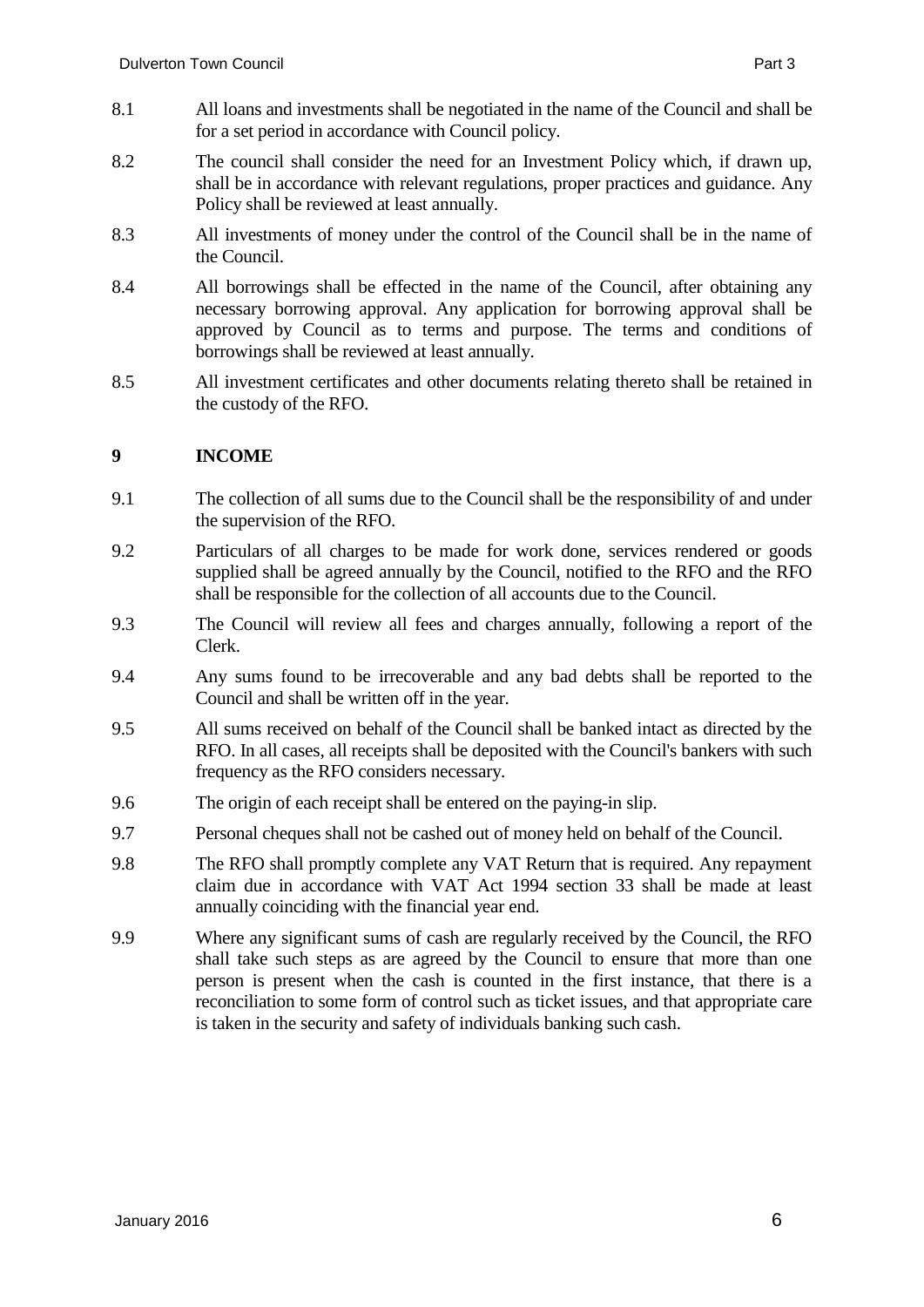#### **10 ORDERS FOR WORK, GOODS AND SERVICES**

- 10.1 An official order or letter shall be issued for all work, goods and services unless a formal contract is to be prepared or an official order would be inappropriate. Copies of orders shall be retained.
- 10.2 Order books shall be controlled by the RFO.
- 10.3 All members and Officers are responsible for obtaining value for money at all times. An officer issuing an official order shall ensure as far as reasonable and practicable that the best available terms are obtained in respect of each transaction, usually by obtaining two or more quotations or estimates from appropriate suppliers, subject to any de minimis provisions in Regulation 11 (I) below.
- 10.4 The RFO shall verify the lawful nature of any proposed purchase before the issue of any order, and in the case of new or infrequent purchases or payments, the RFO shall ensure that the statutory authority shall be reported to the meeting at which the order is approved so that the Minutes can record the power being used.

#### **11 CONTRACTS**

- 11.1 Procedures as to contracts are laid down as follows:
	- (a) Every contract shall comply with these financial regulations, and no exceptions shall be made otherwise than in an emergency provided that these regulations shall not apply to contracts which relate to item below:
		- for the supply of gas, electricity, water, sewerage and telephone services;
	- (b) Where it is intended to enter into a contract exceeding £50,000 in value for the supply of goods or materials or for the execution of works or specialist services other than such goods, materials, works or specialist services as are excepted as set out in paragraph (a) the Clerk shall invite tenders from at least three local firms.
	- (c) When applications are made to Council to waive financial regulations relating to contracts to enable a price to be negotiated without competition the reason shall be embodied in a recommendation to the Council.
	- (d) Such invitation to tender shall state the general nature of the intended contract and the Clerk shall obtain the necessary technical assistance to prepare a specification in appropriate cases. The invitation shall in addition state that tenders must be addressed to the Clerk in the ordinary course of post. Each tendering firm shall be supplied with a specifically marked envelope in which the tender is to be sealed and remain sealed until the prescribed date for opening tenders for that contract.
	- (e) All sealed tenders shall be opened at the same time on the prescribed date by the Clerk in the presence of at least one member of Council.
	- (f) If less than three tenders are received for contracts above £50,000 or if all the tenders are identical the Council may make such arrangements as it thinks fit for procuring the goods or materials or executing the works.
	- (g) When it is to enter into a contract less than [£50,000] in value for the supply of goods or materials or for the execution of works or specialist services other than such goods, materials, works or specialist services as are excepted as set out in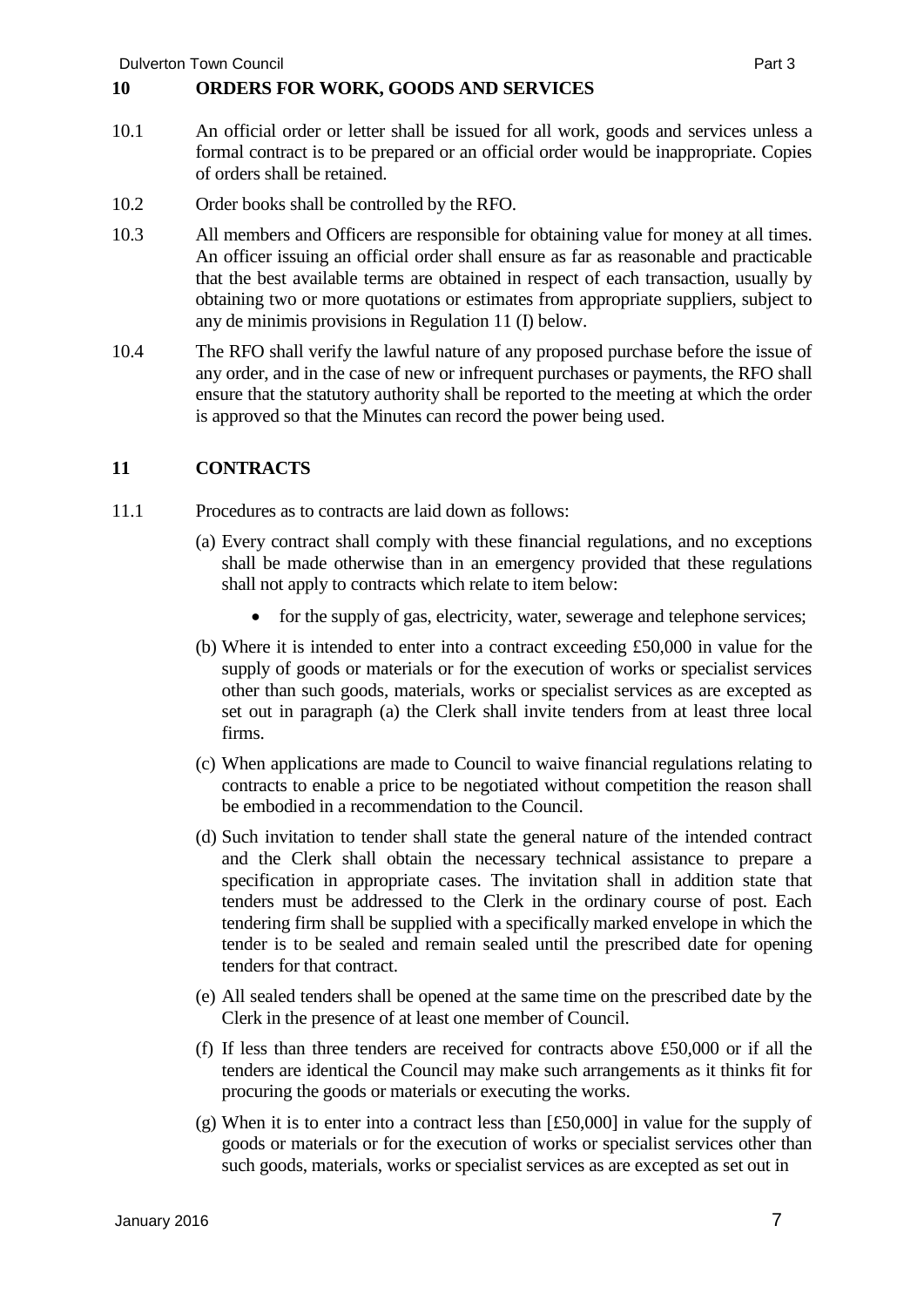paragraph (a) the Clerk or RFO shall obtain 3 quotations (priced descriptions of the proposed supply); where the value is below  $£1,000$  and above  $£100$  the Clerk or RFO shall strive to obtain 2 estimates. Otherwise, Regulation 10 (3) above shall apply.

(h) The Council shall not be obliged to accept the lowest or any tender, quote estimate. However the reasons for doing so must be minuted.

#### **12. PAYMENTS UNDER CONTRACTS FOR BUILDING OR OTHER CONSTRUCTION WORKS**

- 12.1 Payments on account of the contract sum shall be made within the time specified in the contract by the RFO upon authorised certificates of the architect or other consultants engaged to supervise the contract (subject to any percentage withholding as may be agreed in the particular contract).
- 12.2 Where contracts provide for payment by instalments the RFO shall maintain a record of all such payments. In any case where it is estimated that the total cost of work carried out under a contract, excluding agreed variations, will exceed the contract sum of 5% or more a report shall be submitted to the Council.
- 12.3 Any variation to a contract or addition to or omission from a contract must be approved by the Council and Clerk to the Contractor in writing, the Council being informed where the final cost is likely to exceed the financial provision.

#### **13 STORES AND EQUIPMENT**

- 13.1 The Clerk shall be responsible for the care and custody of stores and equipment.
- 13.2 Delivery Notes shall be obtained in respect of all goods received into store or otherwise delivered and goods must be checked as to order and quality at the time delivery is made.
- 13.3 Stocks shall be kept at the minimum levels consistent with operational requirements.
- 13.4 The RFO shall be responsible for periodic checks of stocks and stores at least annually.

#### **14 ASSETS, PROPERTIES AND ESTATES**

- 14.1 The Clerk shall make appropriate arrangements for the custody of all title deeds of properties owned by the Council. The RFO shall ensure a record is maintained of all properties owned by the Council, recording the location, extent, plan, reference, purchase details, nature of the interest, tenancies granted, rents payable and purpose for which held in accordance with Accounts and Audit Regulations.
- 14.2 No property shall be sold, leased or otherwise disposed of without the authority of the Council, together with any other consents required by law.
- 14.3 The RFO shall ensure that an appropriate and accurate Register of Assets and Investments is kept up to date. The continued existence of tangible assets shown in